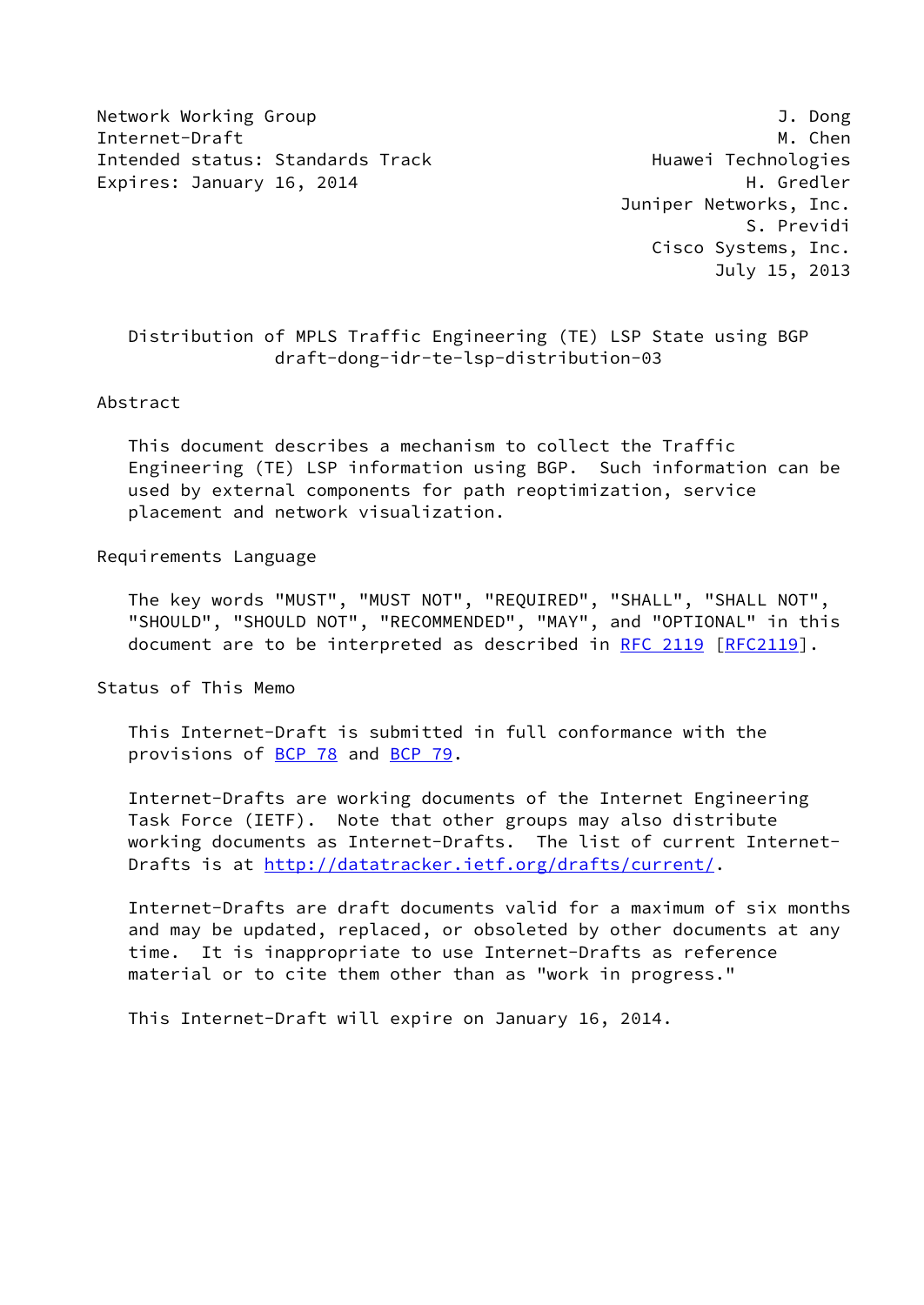<span id="page-1-1"></span>Internet-Draft MPLS TE LSP State Distribution using BGP July 2013

### Copyright Notice

 Copyright (c) 2013 IETF Trust and the persons identified as the document authors. All rights reserved.

This document is subject to **[BCP 78](https://datatracker.ietf.org/doc/pdf/bcp78)** and the IETF Trust's Legal Provisions Relating to IETF Documents [\(http://trustee.ietf.org/license-info](http://trustee.ietf.org/license-info)) in effect on the date of publication of this document. Please review these documents carefully, as they describe your rights and restrictions with respect to this document. Code Components extracted from this document must include Simplified BSD License text as described in Section 4.e of the Trust Legal Provisions and are provided without warranty as described in the Simplified BSD License.

## Table of Contents

| 2. Carrying LSP State Information in BGP 4 |  |
|--------------------------------------------|--|
| 2.1. LSP Identifier Information 4          |  |
| 2.2. LSP State Information 5               |  |
|                                            |  |
|                                            |  |
|                                            |  |
| 5.1. Normative References 7                |  |
| 5.2. Informative References 7              |  |
|                                            |  |

# <span id="page-1-0"></span>[1](#page-1-0). Introduction

 In some network environments, the states of established Multi- Protocol Label Switching (MPLS) Traffic Engineering (TE) Label Switched Paths (LSPs) in the network are required by some components external to the network domain. Usually this information is directly maintained by the ingress Label Edge Routers (LERs) of the MPLS TE LSPs.

 One example of using the LSP information is stateful Path Computation Element (PCE) [[I-D.ietf-pce-stateful-pce\]](#page-7-2), which could provide benefits in path reoptimization . While some extensions are proposed in Path Computation Element Communication Protocol (PCEP) for the Path Computation Clients (PCCs) to report the LSP states to the PCE, this mechanism may not be applicable in a management-based PCE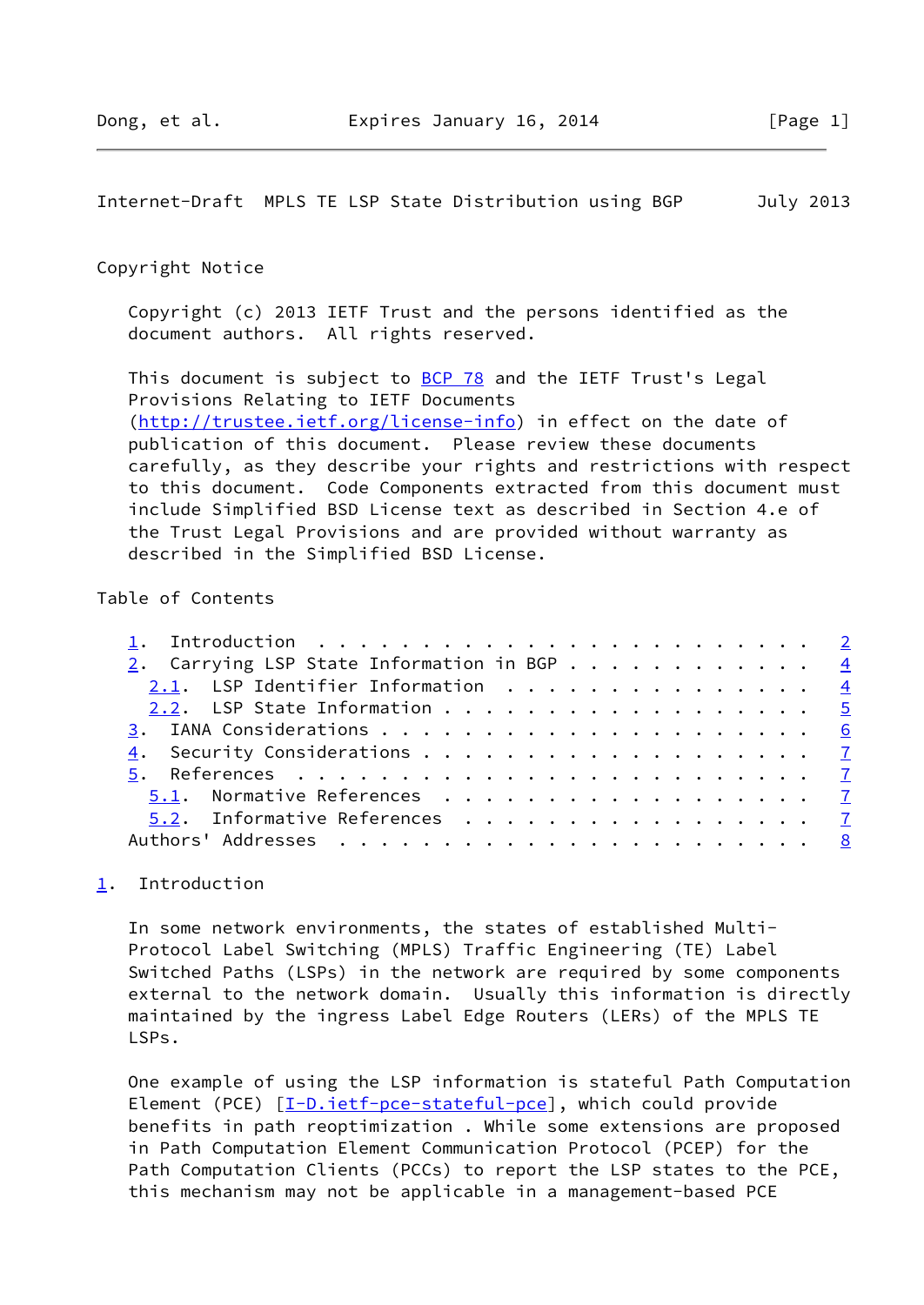architecture as specified in section [5.5 of \[RFC4655\]](https://datatracker.ietf.org/doc/pdf/rfc4655#section-5.5). As illustrated in the figure below, the PCC is not an LSR in the routing domain, thus the head-end nodes of the TE-LSP may not implement the PCEP protocol. In this case some general mechanism to collect the TE-LSP states from the ingress LERs is needed. This document

| Dong, et al. | Expires January 16, 2014 | [Page 2] |
|--------------|--------------------------|----------|
|              |                          |          |

Internet-Draft MPLS TE LSP State Distribution using BGP July 2013

 proposes an LSP state collection mechanism complementary to the mechanism defined in [\[I-D.ietf-pce-stateful-pce\]](#page-7-2).



Figure 1. Management-Based PCE Usage

In networks with composite PCE nodes as specified in [section](https://datatracker.ietf.org/doc/pdf/rfc4655#section-5.1) 5.1 of [RFC4655], the PCE is implemented on several routers in the network, and the PCCs in the network can use the mechanism described in [\[I-D.ietf-pce-stateful-pce](#page-7-2)] to report the LSP information to the PCE nodes. An external component may further need to collect the LSP information from all the PCEs in the network to get a global view of the LSP states in the network.

 In some networks, a centralized controller is used for service placement. Obtaining the TE LSP state information is quite important for making appropriate service placement decisions with the purpose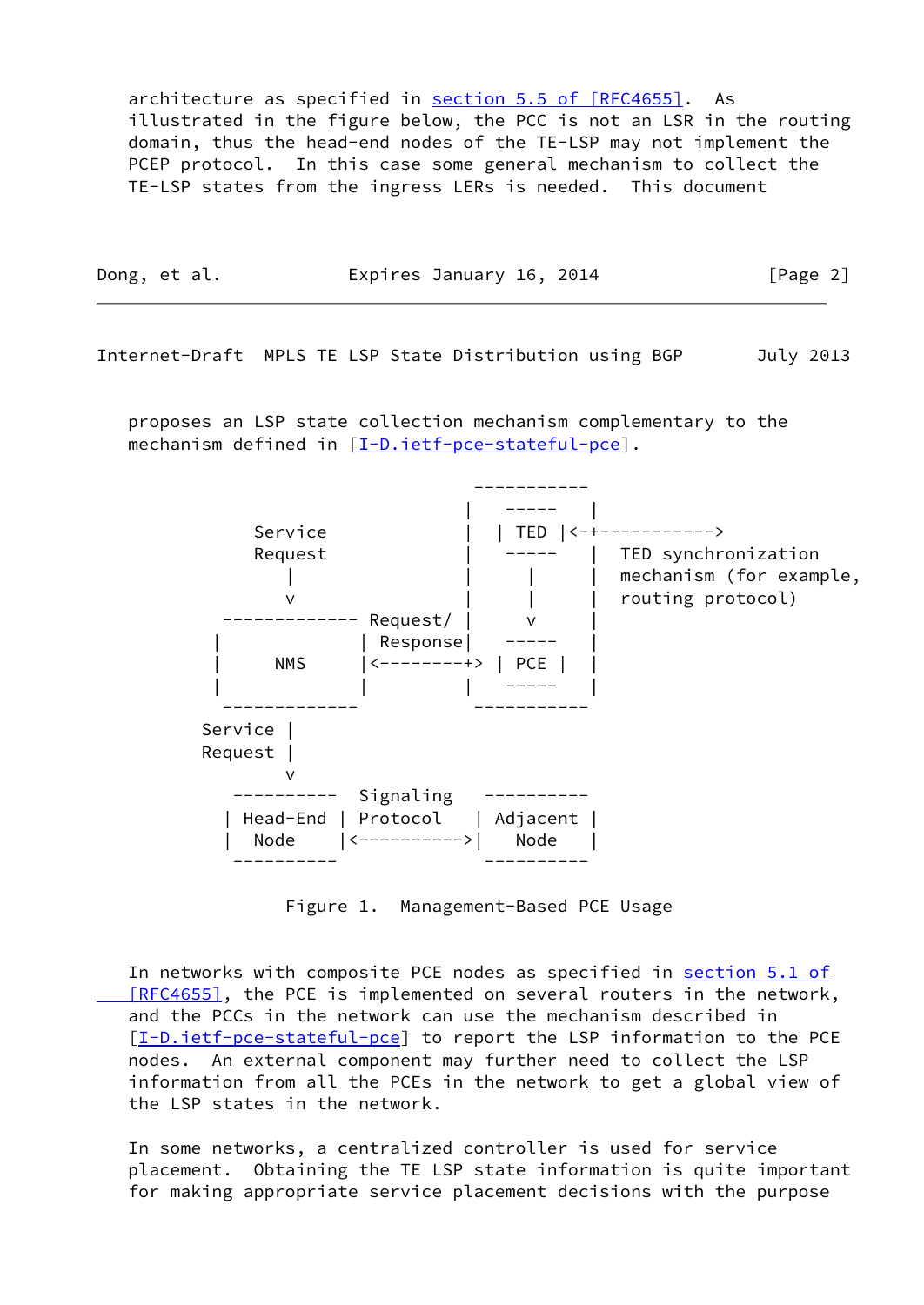of both meeting the application's requirements and utilizing the network resource efficiently.

 The Network Management System (NMS) may need to provide global visibility of the TE LSPs in the network as part of the network visualization function.

 BGP has been extended to distribute link-state and traffic engineering information and share with some external components [\[I-D.ietf-idr-ls-distribution](#page-7-3)]. Using the same protocol to collect other network layer information would be desired by the external components, which avoids introducing multiple protocols for network

| Dong, et al. | Expires January 16, 2014 | [Page 3] |
|--------------|--------------------------|----------|
|--------------|--------------------------|----------|

<span id="page-3-1"></span>Internet-Draft MPLS TE LSP State Distribution using BGP July 2013

 information collection. This document describes a mechanism to distribute the TE LSP information to external components using BGP.

- <span id="page-3-0"></span>[2](#page-3-0). Carrying LSP State Information in BGP
- <span id="page-3-2"></span>[2.1](#page-3-2). LSP Identifier Information

 The TE LSP Identifier information is advertised in BGP UPDATE messages using the MP\_REACH\_NLRI and MP\_UNREACH\_NLRI attributes [\[RFC4760](https://datatracker.ietf.org/doc/pdf/rfc4760)]. The "Link State NLRI" defined in [\[I-D.ietf-idr-ls-distribution](#page-7-3)] is extended to carry the TE LSP Identifier information. BGP speakers that wish to exchange TE LSP information MUST use the BGP Multiprotocol Extensions Capability Code (1) to advertise the corresponding (AFI, SAFI) pair, as specified in [\[RFC4760](https://datatracker.ietf.org/doc/pdf/rfc4760)].

 The format of "Link State NLRI" is defined in [\[I-D.ietf-idr-ls-distribution](#page-7-3)]. Two new "NLRI Type" are defined for TE LSP Identifier Information as following:

o NLRI Type = 5: IPv4 TE LSP NLRI

o NLRI-Type = 6: IPv6 TE LSP NLRI

 The IPv4 TE LSP NLRI (NLRI Type = 5) is shown in the following figure:

0 1 2 3 0 1 2 3 4 5 6 7 8 9 0 1 2 3 4 5 6 7 8 9 0 1 2 3 4 5 6 7 8 9 0 1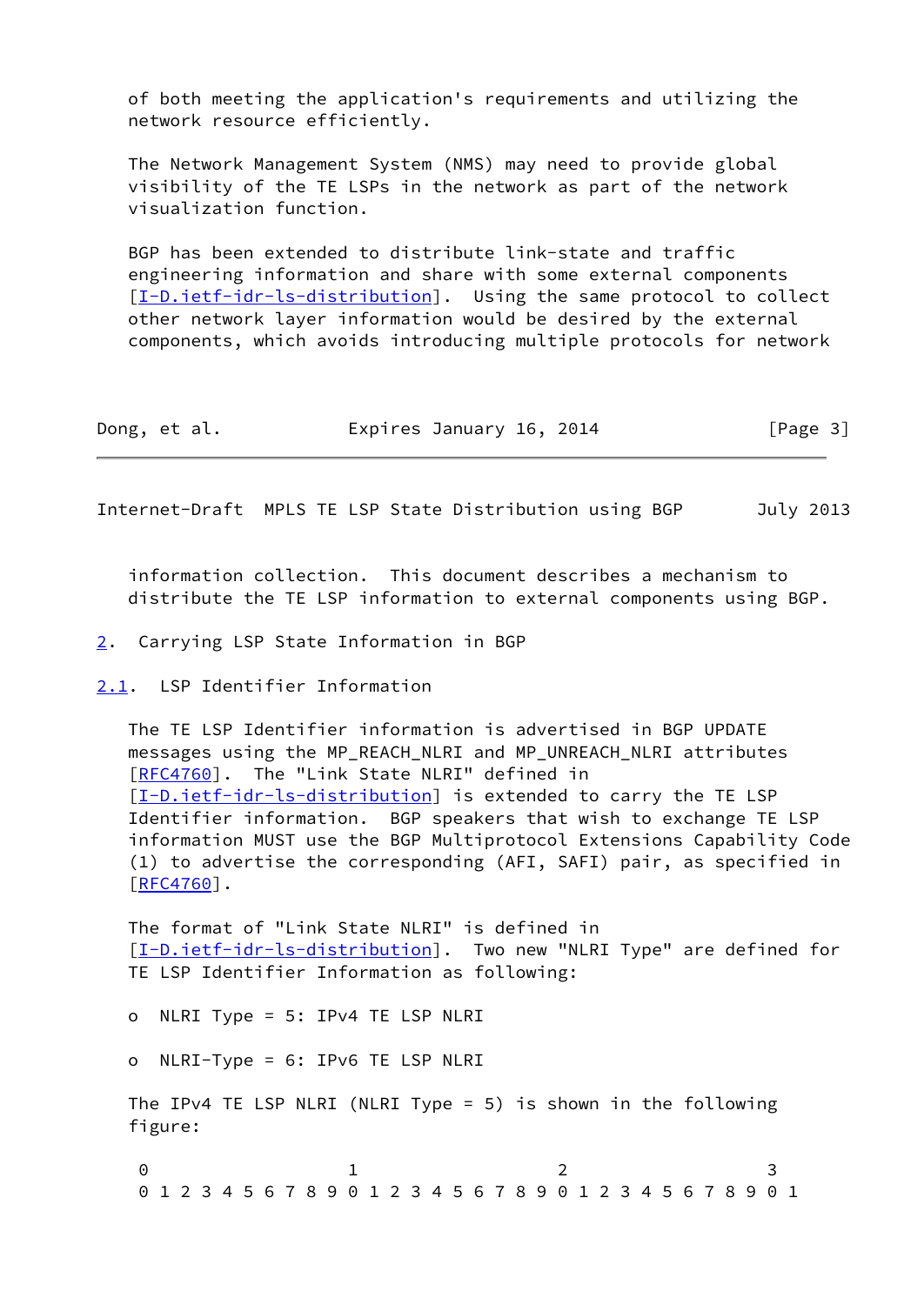+-+-+-+-+-+-+-+-+ | Protocol-ID | +-+-+-+-+-+-+-+-+-+-+-+-+-+-+-+-+-+-+-+-+-+-+-+-+-+-+-+-+-+-+-+-+ | Identifier | | (64 bits) | +-+-+-+-+-+-+-+-+-+-+-+-+-+-+-+-+-+-+-+-+-+-+-+-+-+-+-+-+-+-+-+-+ IPv4 Tunnel Sender Address +-+-+-+-+-+-+-+-+-+-+-+-+-+-+-+-+-+-+-+-+-+-+-+-+-+-+-+-+-+-+-+-+ Tunnel ID | LSP ID +-+-+-+-+-+-+-+-+-+-+-+-+-+-+-+-+-+-+-+-+-+-+-+-+-+-+-+-+-+-+-+-+ | IPv4 Tunnel End-point Address | +-+-+-+-+-+-+-+-+-+-+-+-+-+-+-+-+-+-+-+-+-+-+-+-+-+-+-+-+-+-+-+-+ Figure 2. IPv4 TE LSP NLRI

 The IPv6 TE LSP NLRI (NLRI Type = 6) is shown in the following figure:

Dong, et al. **Expires January 16, 2014** [Page 4]

<span id="page-4-0"></span>Internet-Draft MPLS TE LSP State Distribution using BGP July 2013

0 1 2 3 0 1 2 3 4 5 6 7 8 9 0 1 2 3 4 5 6 7 8 9 0 1 2 3 4 5 6 7 8 9 0 1 +-+-+-+-+-+-+-+-+ | Protocol-ID | +-+-+-+-+-+-+-+-+-+-+-+-+-+-+-+-+-+-+-+-+-+-+-+-+-+-+-+-+-+-+-+-+ | Identifier | | (64 bits) | +-+-+-+-+-+-+-+-+-+-+-+-+-+-+-+-+-+-+-+-+-+-+-+-+-+-+-+-+-+-+-+-+ | |  $+$  +  $+$  | IPv6 Tunnel Sender Address | + (16 octets) + | |  $+$  +  $+$  | | +-+-+-+-+-+-+-+-+-+-+-+-+-+-+-+-+-+-+-+-+-+-+-+-+-+-+-+-+-+-+-+-+ Tunnel ID | LSP ID +-+-+-+-+-+-+-+-+-+-+-+-+-+-+-+-+-+-+-+-+-+-+-+-+-+-+-+-+-+-+-+-+ | |  $+$  +  $+$  | IPv6 Tunnel End-point Address |  $(16$  octets)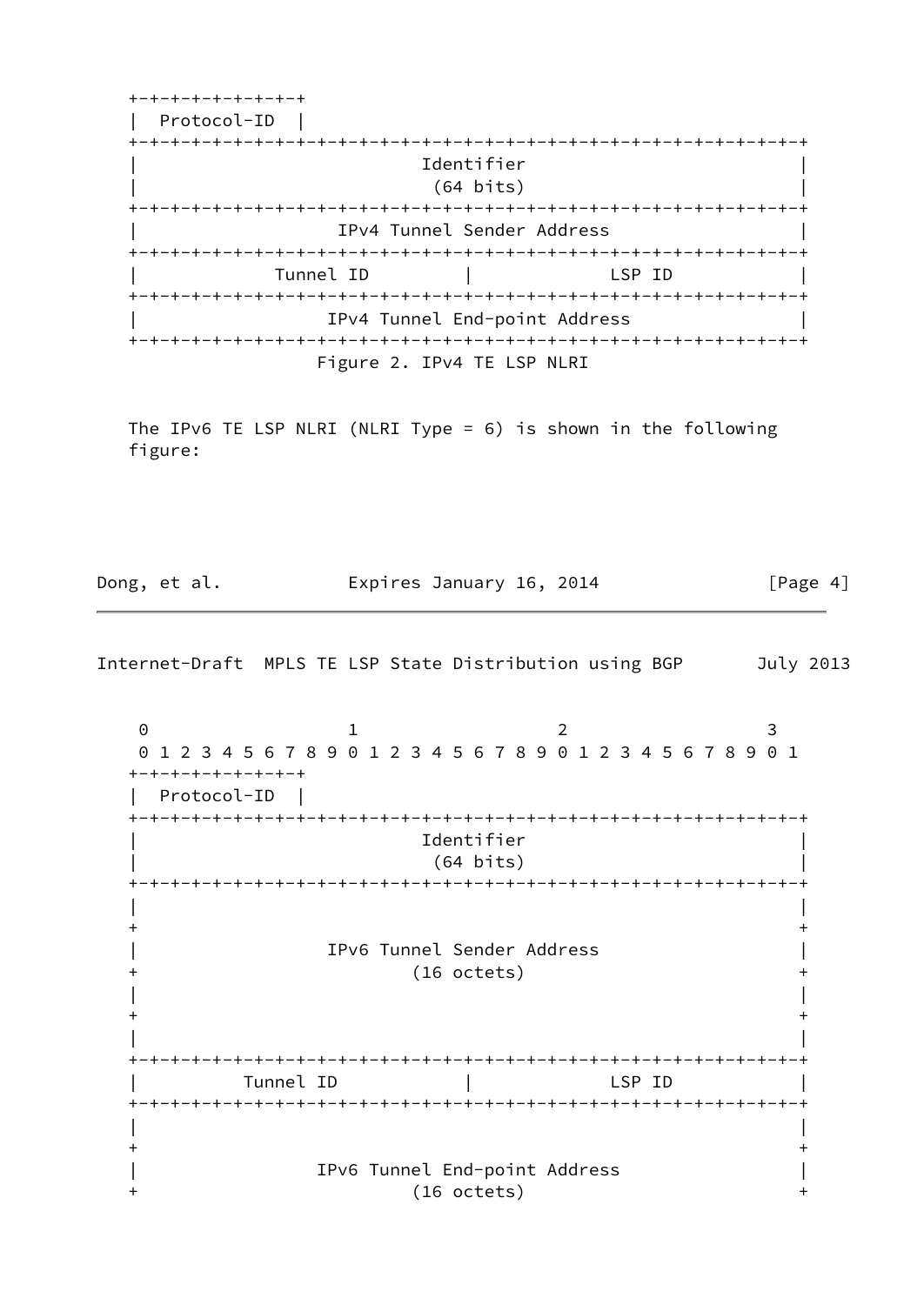| Figure 3. IPv6 TE LSP NLRI |
|----------------------------|

 For IPv4 TE LSP NLRI and IPv6 TE LSP NLRI, the Protocol-ID field is set to 6, which indicates that the NLRI information has been sourced by RSVP-TE.

 The Identifier field is used to discriminate between instances with different LSP technology - e.g. one identifier can identify the instance for packet path, and another one is to identify the instance of optical path.

 The other fields in the IPv4 TE LSP NLRI and IPv6 TE LSP NLRI are the same as specified in [\[RFC3209](https://datatracker.ietf.org/doc/pdf/rfc3209)].

<span id="page-5-0"></span>[2.2](#page-5-0). LSP State Information

 The LSP State TLV is used to describe the characteristics of the TE LSPs, which is carried in the optional non-transitive BGP Attribute "LINK\_STATE Attribute" defined in [[I-D.ietf-idr-ls-distribution\]](#page-7-3).

| Expires January 16, 2014<br>Dong, et al. | [Page 5] |  |
|------------------------------------------|----------|--|
|------------------------------------------|----------|--|

<span id="page-5-1"></span>Internet-Draft MPLS TE LSP State Distribution using BGP July 2013

 The "Value" field of the LSP State TLV corresponds to the format and semantics of a set of objects defined in [\[RFC3209](https://datatracker.ietf.org/doc/pdf/rfc3209)], [\[RFC3473](https://datatracker.ietf.org/doc/pdf/rfc3473)] and [\[RFC5440](https://datatracker.ietf.org/doc/pdf/rfc5440)] for TE LSPs. Rather than replicating all RSVP-TE related objects in this document the semantics and encodings of existing RSVP-TE objects are re-used. Hence all RSVP-TE LSP objects are regarded as sub-TLVs. The LSP State TLV SHOULD only be used with IPv4/IPv6 TE LSP NLRI.

0 1 2 3 0 1 2 3 4 5 6 7 8 9 0 1 2 3 4 5 6 7 8 9 0 1 2 3 4 5 6 7 8 9 0 1 +-+-+-+-+-+-+-+-+-+-+-+-+-+-+-+-+-+-+-+-+-+-+-+-+-+-+-+-+-+-+-+-+ | Type | Length | +-+-+-+-+-+-+-+-+-+-+-+-+-+-+-+-+-+-+-+-+-+-+-+-+-+-+-+-+-+-+-+-+ | | TE LSP Objects (variable)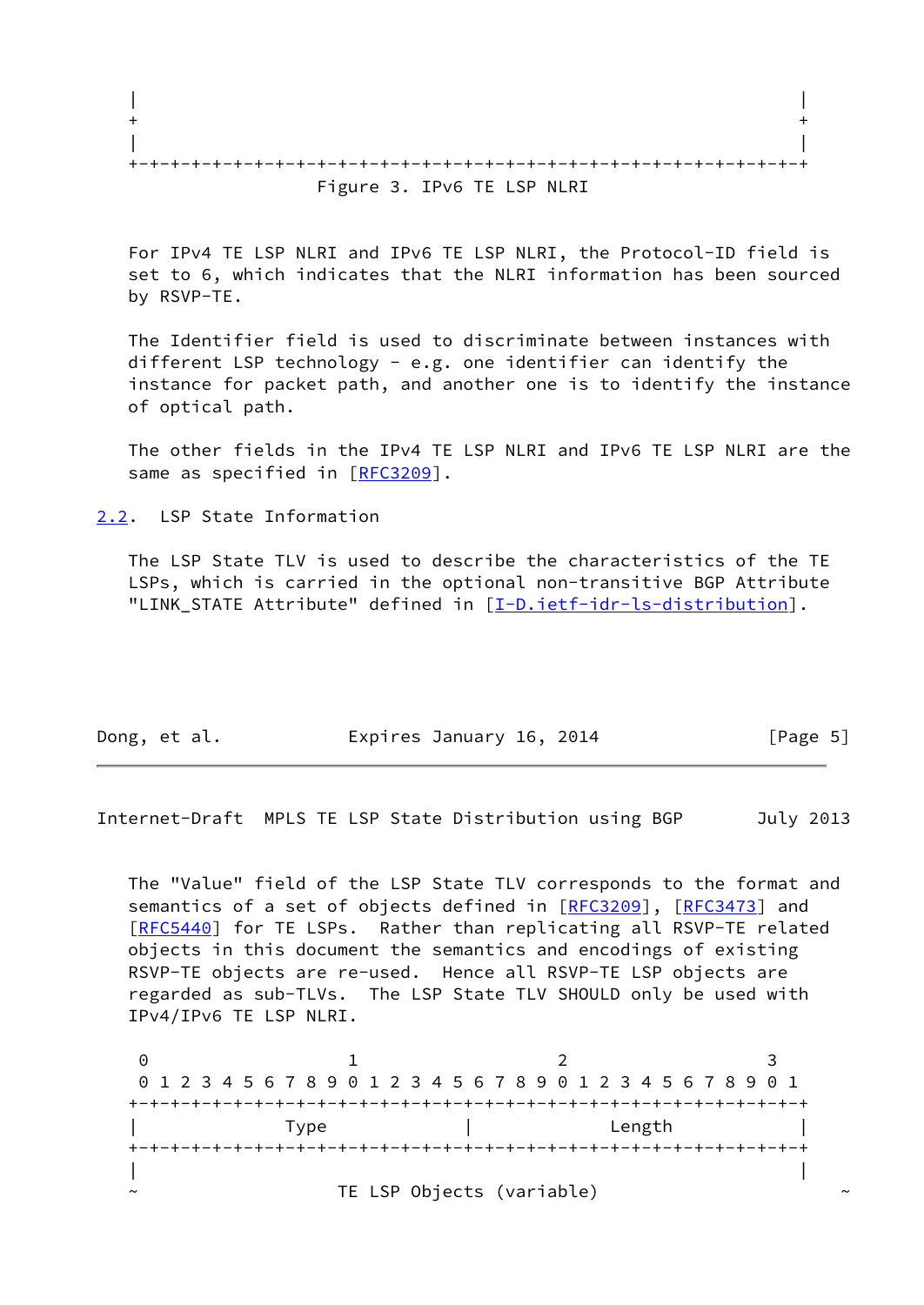| | +-+-+-+-+-+-+-+-+-+-+-+-+-+-+-+-+-+-+-+-+-+-+-+-+-+-+-+-+-+-+-+-+ Figure 4. LSP State TLV

 Currently the TE LSP Objects that can be carried in the LSP State TLV include:

- o LSP Attributes (LSPA) Object [\[RFC5440](https://datatracker.ietf.org/doc/pdf/rfc5440)]
- o Explicit Route Object (ERO) [\[RFC3209](https://datatracker.ietf.org/doc/pdf/rfc3209)]
- o Record Route Object (RRO) [\[RFC3209](https://datatracker.ietf.org/doc/pdf/rfc3209)]
- o BANDWIDTH Object [\[RFC5440](https://datatracker.ietf.org/doc/pdf/rfc5440)]
- o METRIC Object [\[RFC5440](https://datatracker.ietf.org/doc/pdf/rfc5440)]
- o Protection Object [\[RFC3473](https://datatracker.ietf.org/doc/pdf/rfc3473)]
- o Admin\_Status Object [\[RFC3473](https://datatracker.ietf.org/doc/pdf/rfc3473)]

 Other TE LSP objects may also be carried in LSP state TLV, which is for further study.

<span id="page-6-0"></span>[3](#page-6-0). IANA Considerations

 IANA needs to assign one new TLV type for "LSP State TLV" from the TLV registry of Link\_State Attribute.

 IANA needs to assign one Protocol-ID for 'RSVP-TE' from the BGP-TE/LS registry of Protocol-IDs.

| Dong, et al. | Expires January 16, 2014 | [Page 6] |
|--------------|--------------------------|----------|
|--------------|--------------------------|----------|

<span id="page-6-2"></span>Internet-Draft MPLS TE LSP State Distribution using BGP July 2013

<span id="page-6-1"></span>[4](#page-6-1). Security Considerations

TBD

- <span id="page-6-3"></span>[5](#page-6-3). References
- <span id="page-6-4"></span>[5.1](#page-6-4). Normative References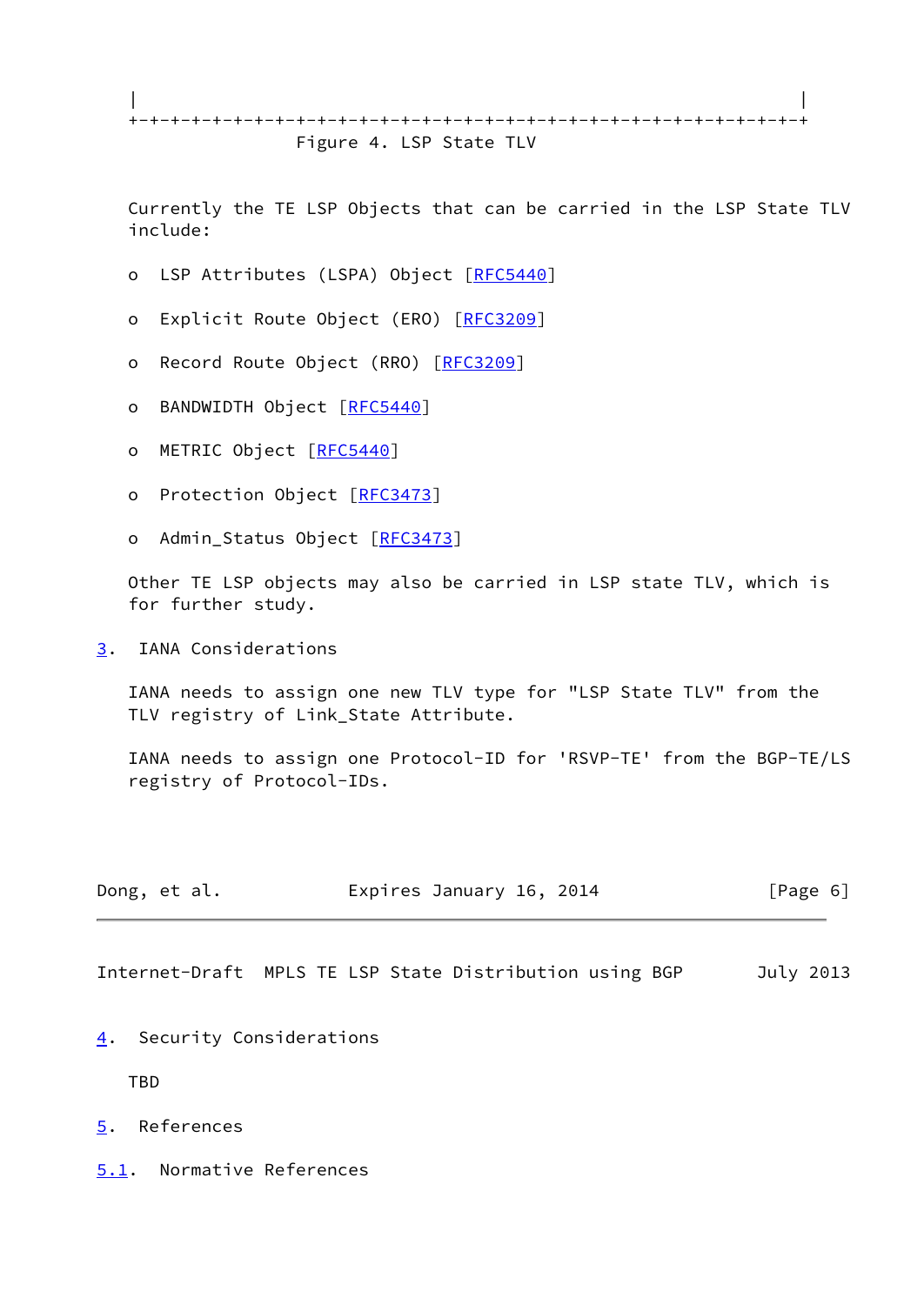<span id="page-7-3"></span>[I-D.ietf-idr-ls-distribution]

 Gredler, H., Medved, J., Previdi, S., Farrel, A., and S. Ray, "North-Bound Distribution of Link-State and TE Information using BGP", [draft-ietf-idr-ls-distribution-03](https://datatracker.ietf.org/doc/pdf/draft-ietf-idr-ls-distribution-03) (work in progress), May 2013.

- [RFC2119] Bradner, S., "Key words for use in RFCs to Indicate Requirement Levels", [BCP 14](https://datatracker.ietf.org/doc/pdf/bcp14), [RFC 2119](https://datatracker.ietf.org/doc/pdf/rfc2119), March 1997.
- [RFC3209] Awduche, D., Berger, L., Gan, D., Li, T., Srinivasan, V., and G. Swallow, "RSVP-TE: Extensions to RSVP for LSP Tunnels", [RFC 3209](https://datatracker.ietf.org/doc/pdf/rfc3209), December 2001.
- [RFC3473] Berger, L., "Generalized Multi-Protocol Label Switching (GMPLS) Signaling Resource ReserVation Protocol-Traffic Engineering (RSVP-TE) Extensions", [RFC 3473](https://datatracker.ietf.org/doc/pdf/rfc3473), January 2003.
- [RFC4760] Bates, T., Chandra, R., Katz, D., and Y. Rekhter, "Multiprotocol Extensions for BGP-4", [RFC 4760](https://datatracker.ietf.org/doc/pdf/rfc4760), January 2007.
- [RFC5440] Vasseur, JP. and JL. Le Roux, "Path Computation Element (PCE) Communication Protocol (PCEP)", [RFC 5440](https://datatracker.ietf.org/doc/pdf/rfc5440), March 2009.
- <span id="page-7-0"></span>[5.2](#page-7-0). Informative References

<span id="page-7-2"></span> [I-D.ietf-pce-stateful-pce] Crabbe, E., Medved, J., Minei, I., and R. Varga, "PCEP Extensions for Stateful PCE", [draft-ietf-pce-stateful](https://datatracker.ietf.org/doc/pdf/draft-ietf-pce-stateful-pce-05) [pce-05](https://datatracker.ietf.org/doc/pdf/draft-ietf-pce-stateful-pce-05) (work in progress), July 2013.

 [RFC4655] Farrel, A., Vasseur, J., and J. Ash, "A Path Computation Element (PCE)-Based Architecture", [RFC 4655](https://datatracker.ietf.org/doc/pdf/rfc4655), August 2006.

Dong, et al. **Expires January 16, 2014** [Page 7]

<span id="page-7-1"></span>Internet-Draft MPLS TE LSP State Distribution using BGP July 2013

Authors' Addresses